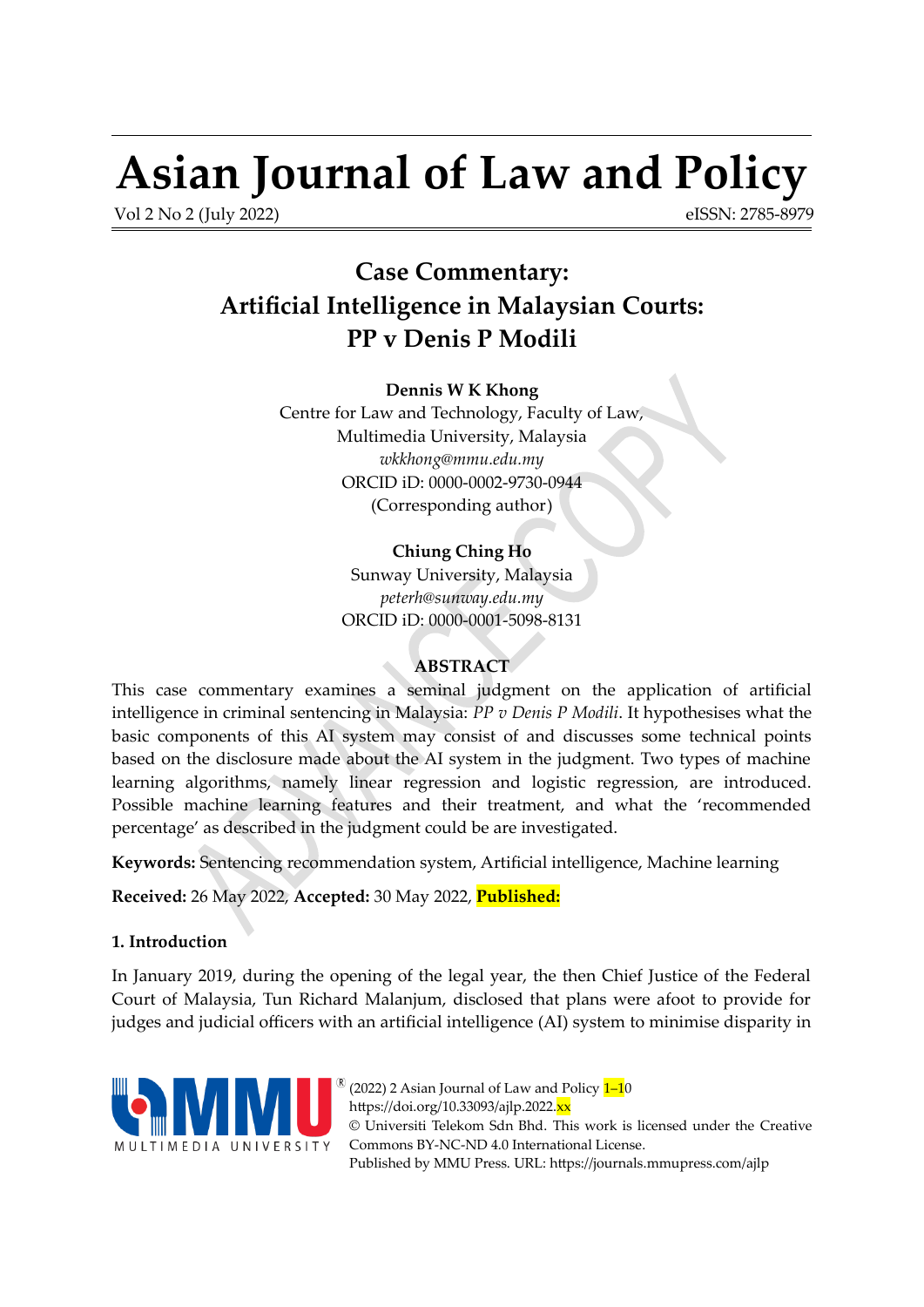<span id="page-1-2"></span><span id="page-1-0"></span>criminal sentences.<sup>[1](#page-1-1)</sup> One year later, the then Chief Judge of Sabah and Sarawak, Tan Sri Datuk Seri Panglima David Wong Dak Wah announced that the courts in Sabah and Sarawak will pioneer a trial for the AI for Sentencing application, which at that moment, was confined to sentencing for drug possession offences under section 12(2) of the Dangerous Drugs Act 195[2](#page-1-3) and rape offences under section 376 of the Penal Code.<sup>2</sup> It was further reported that one of the reasons for initially choosing these two sections is that 'the dataset for those two offences is the richest dataset that they have'.<sup>[3](#page-1-5)</sup> Eventually, the AI sentencing guidelines (AIGS) system is known as the Artificial Intelligence in Court Sentencing  $(AiCOS)^4$  $(AiCOS)^4$  system and was developed by a state government-owned company, Sarawak Information Systems Sdn Bhd.<sup>[5](#page-1-9)</sup> This pioneering effort is in line with a global movement to use artificial intelligence in court processes and criminal sentencing.<sup>[6](#page-1-11)</sup>

<span id="page-1-10"></span><span id="page-1-8"></span><span id="page-1-6"></span><span id="page-1-4"></span>The opportunity to use the AI sentencing system arose in Sabah in a drug possession case, in which the sitting magistrate employed the AI sentencing system to recommend the term of imprisonment of an accused. Not content with this approach, the accused made an appeal for which a written judgment was provided by the magistrate outlining her decision for using the AI sentencing system. However, when the appeal went to the High Court, the whereabouts of the appellant were untraceable and consequently, no legal argument was made. Noting that the twelve-month imprisonment sentence has already been completed, the High Court reduced the sentence to six months but provided no written justification for  $it^7$  $it^7$ 

<span id="page-1-14"></span><span id="page-1-12"></span>This case commentary examines this seminal judgment on the application of artificial intelligence in criminal sentencing in Malaysia: *PP v Denis P Modili*, [8](#page-1-15) hypothesises what the basic components of this AI system may consist of, and discusses some technical points based on the disclosure made about the AI system in the judgment.

<span id="page-1-1"></span>[<sup>1</sup>](#page-1-0)Richard Malanjum, 'Speech by Tan Sri Datuk Seri Panglima Richard Malanjum, Chief Justice of the Federal Court of Malaysia at the Opening of the Legal Year 2019' [2019] Malayan Law Journal i.

<span id="page-1-3"></span>[<sup>2</sup>](#page-1-2)Neil Brian Joseph, 'KK Courts Set to Be First to Use Artificial Intelligence' *Borneo Post Online* (31 January 2020).

<span id="page-1-5"></span>[<sup>3</sup>](#page-1-4)Claire Lim and Rachel Gong, 'Artificial Intelligence in the Courts: AI Sentencing in Sabah and Sarawak' (2020) 2 <http://www.krinstitute.org/assets/contentMS/img/template/editor/210206 AI in the Courts v4.pdf>.

<span id="page-1-7"></span>[<sup>4</sup>](#page-1-6) Abang Iskandar Bin Abang Hashim, 'Speech by the Right Honourable Tan Sri Dato' Abang Iskandar Bin Abang Hashim, Chief Judge of Sabah and Sarawak, at the Opening of the Legal Year Sabah and Sarawak 2022' (2022) <https://judiciary.kehakiman.gov.my/portals/web/home/article\_view/0/1803/>.

<span id="page-1-9"></span><sup>&</sup>lt;sup>[5](#page-1-8)</sup> Bernama, 'Sabah, Sarawak Courts to Enhance Digitalisation Effort: Chief Judge' *The Sun Daily* (21 January 2022) <https://www.thesundaily.my/local/sabah-s-wak-courts-to-enhance-digitalisation-effort-chief-judge-FJ8784124>; Pathma Subramaniam, 'Programmed Prejudice' *Digital Edge: The Edge Weekly* (4 October 2021) <https://www.theedgemarkets.com/article/cover-story-programmed-prejudice>.

<span id="page-1-11"></span>[<sup>6</sup>](#page-1-10) Jesper Ryberg and Julian V Roberts (eds), *Sentencing and Artificial Intelligence* (Oxford University Press 2021).

<span id="page-1-13"></span>[<sup>7</sup>](#page-1-12) *Denis P Modili v Public Prosecutor* (HC, Kota Kinabalu, 15 September 2020); Cheng Leong Foong, 'The Use of Court's Artificial Intelligence (AI) System in Criminal Proceedings'  $(2021)$ <http://foongchengleong.com/2021/06/>.

<span id="page-1-15"></span>[<sup>8</sup>](#page-1-14)[2020] 2 Sessions & Magistrates' Cases 381 (Magistrate's Court).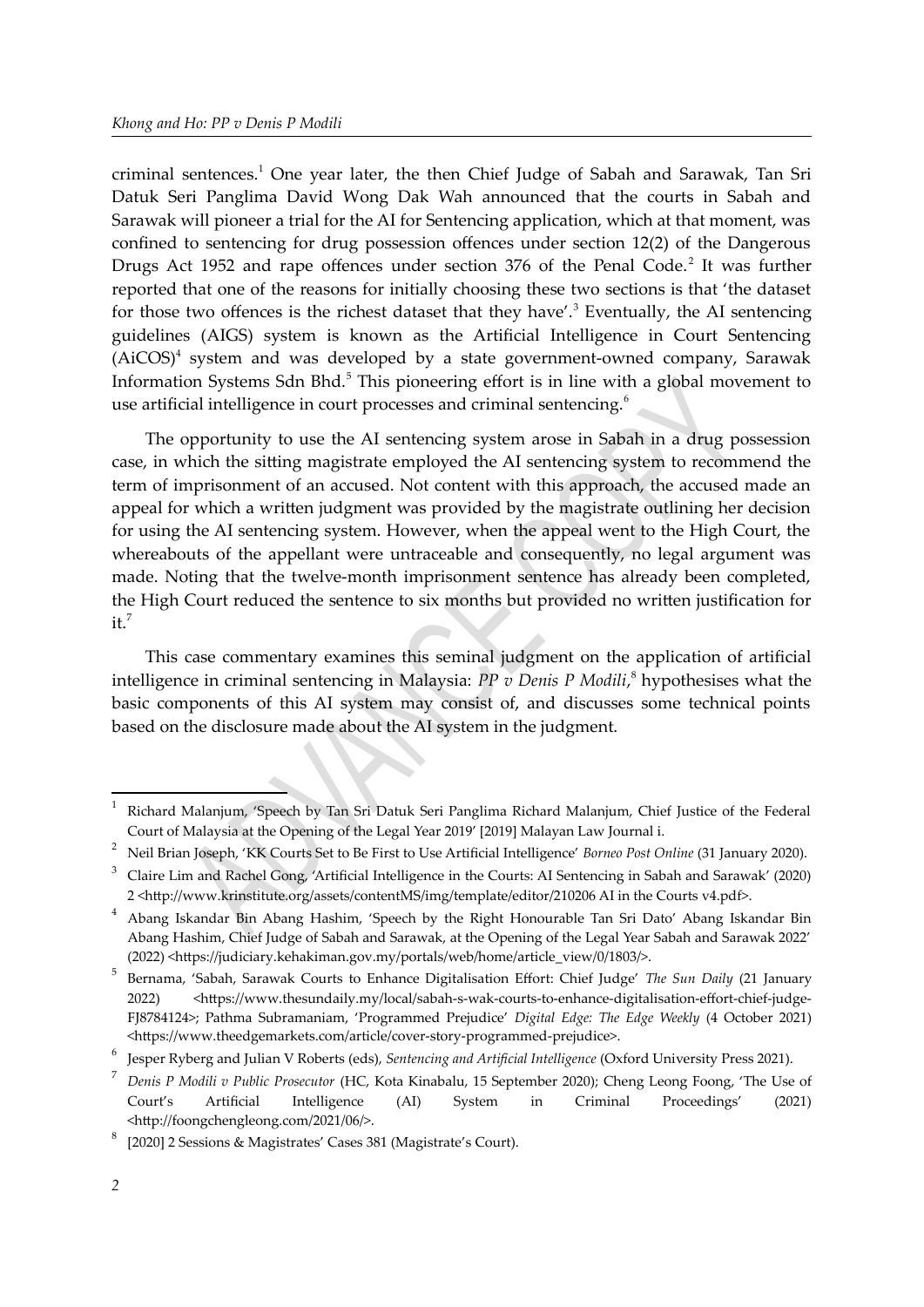#### **2. Facts and Legal Issues**

<span id="page-2-0"></span>The accused was charged and convicted by the Magistrate for possession of 0.01 gram of methamphetamine under section 12(2) of the Dangerous Drugs Act 1952. Punishment for an offence under that section is 'a fine not exceeding one hundred thousand ringgit or to imprisonment for a term not exceeding five years or to both'. $9$  In addition to the charge under section 12(2), the accused was also concurrently charged under section 15(1)(a) of the Dangerous Drugs Act 1952 as a user of a dangerous drug. At the Magistrate's Court, the accused pleaded guilty to the charges, and after using the AI sentencing system, the magistrate sentenced the accused to twelve months imprisonment from the date of arrest for the offence under section 12, to run concurrently with the sentence under section 15. Thereafter, the accused filed a notice of appeal against the sentence.

The *pro bono* counsel for the accused objected to the court using the AI sentencing system. It was argued that the use of the AI sentencing system is against Article 5(1) and Article 8(1) of the Federal Constitution. Article 5(1) provides for the protection of the life and personal liberty of a person, while Article 8(1) guarantees equality before the law and equal protection of the law. The Magistrate's answer to the arguments raised by the defence counsel was that since constitutional issues are not within the competent jurisdiction of a Magistrate's court, the issues can only be determined by the High Court on appeal.

<span id="page-2-2"></span>Proceeding to use the AI sentencing system, the Magistrate entered the required values into the AI system and obtained a recommendation of an imprisonment term of ten months with a 'probability of  $54.31\%$ '.<sup>[10](#page-2-3)</sup> The court mentioned three values which were required, namely 'the weight of the drugs, the age and employment record of the accused', <sup>[11](#page-2-5)</sup> but she did not elaborate on whether any other value was used.

<span id="page-2-8"></span><span id="page-2-6"></span><span id="page-2-4"></span>The procedure adopted by the court with regards to the usage of the AI sentencing system is to first read the recommendation from the AI system to the accused, then explain the functioning of the AI system, and finally offer an opportunity to the accused to change his plea if he so wishes.<sup>[12](#page-2-7)</sup> This procedure is adopted by the court to ensure 'a fair and just hearing' with regard to the usage of the AI sentencing system.<sup>[13](#page-2-9)</sup> Interestingly, one question remains on how to situate this procedure to section 173(b) of the Malaysian Criminal Procedure Code and the twelve steps laid down in *Aung Min Aung v PP*. [14](#page-2-11) One possible interpretation is that this AI procedure is considered as part of the plea in mitigation.

<span id="page-2-10"></span>In the present case, after the accused affirmed his plea of guilt, and notwithstanding that the AI sentencing system recommended imprisonment of ten months, the court sentenced

<span id="page-2-1"></span><sup>&</sup>lt;sup>[9](#page-2-0)</sup> Dangerous Drugs Act 1952 (Act 234) s 12(3).

<span id="page-2-3"></span>[<sup>10</sup>](#page-2-2) *Denis P Modili* (n [2](#page-1-15)) para 20.

<span id="page-2-5"></span>[<sup>11</sup>](#page-2-4) *Denis P Modili* (n [2](#page-1-15)) para 11.

<span id="page-2-7"></span>[<sup>12</sup>](#page-2-6) *Denis P Modili* (n [2](#page-1-15)) para 21*.*

<span id="page-2-9"></span>[<sup>13</sup>](#page-2-8) *Denis P Modili* (n [2](#page-1-15)) para 22.

<span id="page-2-11"></span>[<sup>14</sup>](#page-2-10) *Maung Min Aung v Public Prosecutor* [2001] 5 Malayan Law Journal 140 (HC).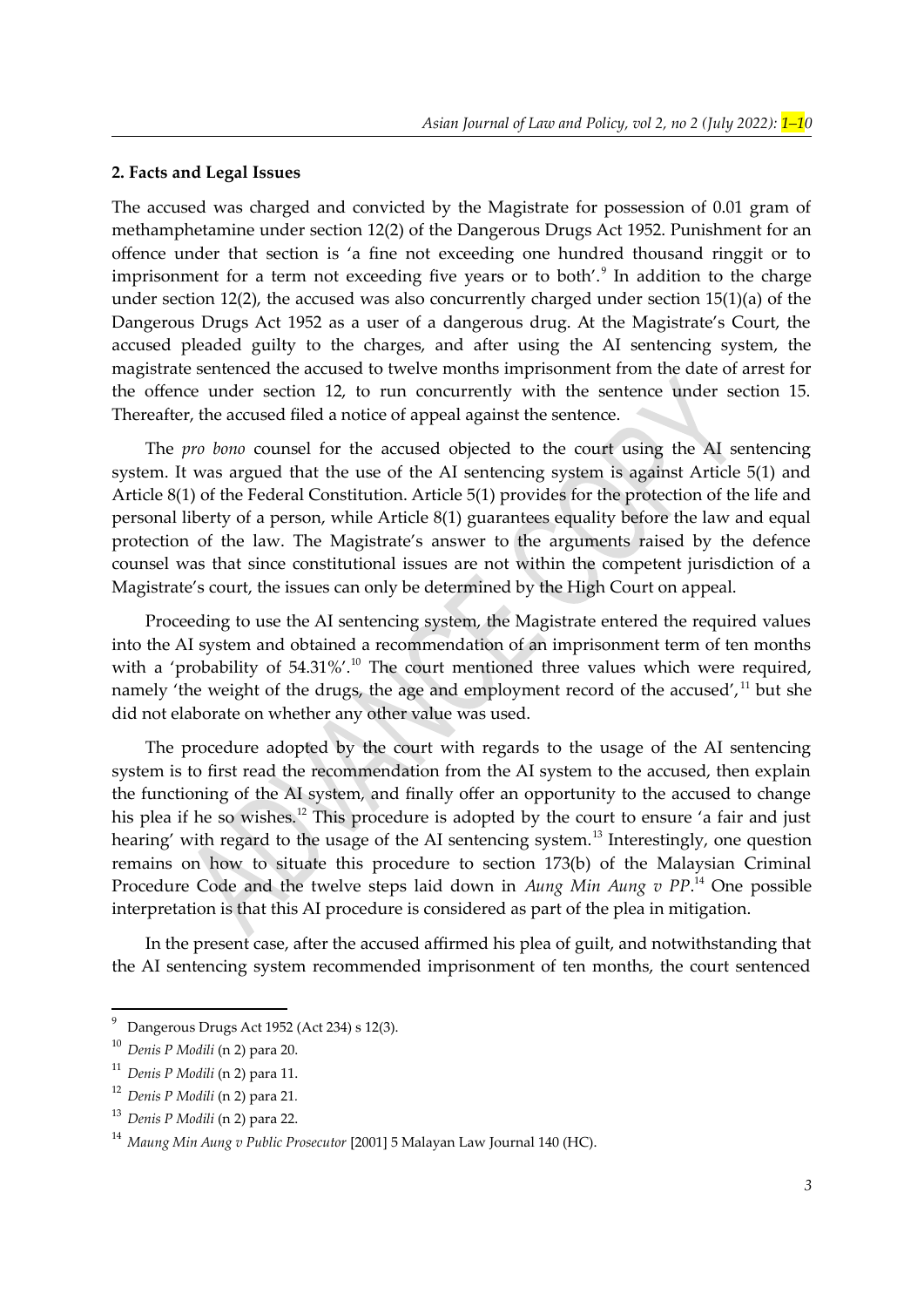the accused to imprisonment of twelve months, in order to 'not only give a clear message to the offenders out there but the-would-be offender as well'.[15](#page-3-1)

### **3. Constructing an AI Sentencing System**

Four points of observation regarding the design of the artificial intelligence system can be gleaned from the published report:

- <span id="page-3-2"></span><span id="page-3-0"></span>(i) Data collected were based on the courts' database from 2014 to 2019.<sup>[16](#page-3-3)</sup>
- <span id="page-3-4"></span>(ii) At least three features are captured: weight of the drugs, the age and employment record of the accused,<sup>[17](#page-3-5)</sup>
- (iii) The recommendations are either a sentence of fine or imprisonment, $18$
- <span id="page-3-10"></span><span id="page-3-8"></span><span id="page-3-6"></span>(iv)A recommended percentage is given 'in order to assist the presiding judge to decide in applying the correct sentencing principles as what was decided by past precedents'.[19](#page-3-9) It appears that this 'recommended percentage' is given for both fines and imprisonments, as evidenced from the statement in the judgement: 'The recommended percentage derived from the AI is imprisonment of ten months which is based on a higher estimated probability of  $54.31\%$ .<sup>[20](#page-3-11)</sup>

#### **3.1 Machine Learning Algorithms**

Most of the current crops of artificial intelligence systems use a statistical-based technique known as machine learning. The term 'machine learning' is an umbrella term for a class of many different algorithms which can be used to perform artificial intelligence functions after being 'trained' with an appropriate dataset known as 'training data'. Usually, these datasets are formatted in rows and columns, with each row representing an individual case, and columns representing values corresponding to various characteristics or features of that case, e.g. weight of the drug, age and employment status of the accused.<sup>[21](#page-3-13)</sup> These features in the columns are also known as input variables. Also captured in the columns are the dependent or target variables, which in the case of an AI sentencing system are the amount of fines and period of imprisonment.

<span id="page-3-12"></span>The objective of machine learning is to use the training dataset to create a system which will predict or suggest the best dependent values for a new set of input values. The machine

<span id="page-3-1"></span>[<sup>15</sup>](#page-3-0) *Denis P Modili* (n [2](#page-1-15)) para 24.

<span id="page-3-3"></span>[<sup>16</sup>](#page-3-2) *Denis P Modili* (n [2](#page-1-15)) para 10.

<span id="page-3-5"></span>[<sup>17</sup>](#page-3-4) *Denis P Modili* (n [2](#page-1-15)) para 11.

<span id="page-3-7"></span>[<sup>18</sup>](#page-3-6) *Denis P Modili* (n [2](#page-1-15)) para 11.

<span id="page-3-9"></span>[<sup>19</sup>](#page-3-8) *Denis P Modili* (n [2](#page-1-15)) para 12.

<span id="page-3-11"></span>[<sup>20</sup>](#page-3-10) *Denis P Modili* (n [2](#page-1-15)) para 20.

<span id="page-3-13"></span><sup>&</sup>lt;sup>[21](#page-3-12)</sup> Dennis WK Khong and Wan-Ju Yeh, 'The Problem of Copyright Protection for Machine Learning Databases: A Comparative Study' (2021) 10 NTUT Journal of Intellectual Property Law and Management 86.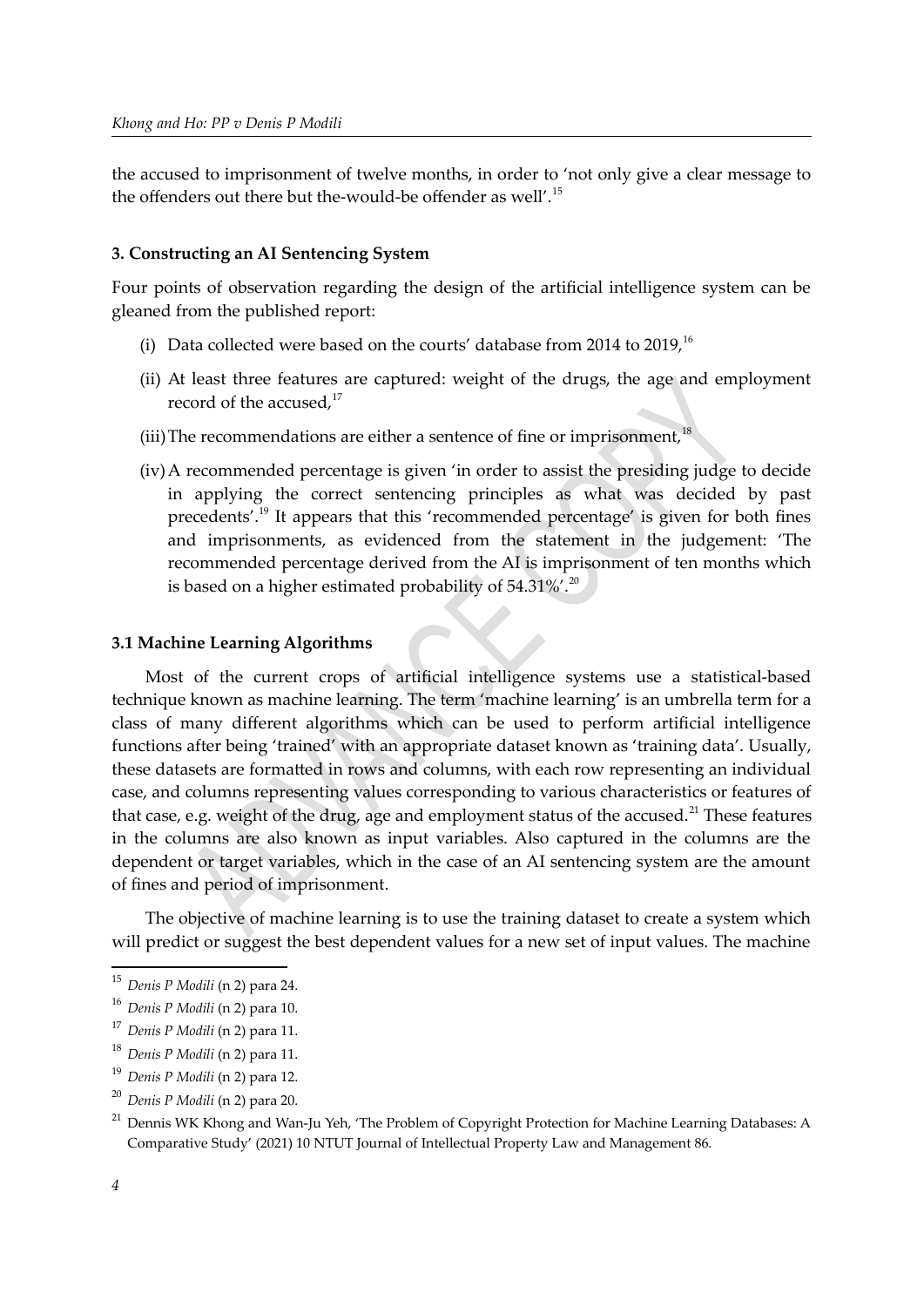learning system which does this is called a model, and the model performs its task using a pre-selected algorithm. As there are hundreds of possible algorithms to use, it is the job of the AI developer to identify a suitable algorithm and to transform the variables into a suitable form to create the best model which can perform its job. In doing so, various tradeoffs have to be made, such as preventing both over-fitting (high variance) and under-fitting (high bias) of a model to its training data. An over-fitted model may predict very well the training data but not generalise well with new input values, while an under-fitted model does not discriminate enough different input values to generate the predicted value. Examples of other trade-offs that an AI developer needs to take into account include the number of input variables needed as well as the computational processing power required to create and utilise the model.

#### **3.2 Linear Regression Models**

Linear regression is a statistical technique to predict dependent values which are numerical in nature. A multiple linear regression takes more than one input value to predict one output value. For example, a sentencing guideline system which predicts an imprisonment term based on several input values can be developed using multiple linear regression.

<span id="page-4-0"></span>A more sophisticated type of linear regression model is a multivariate regression where more than one predicted value are obtained<sup>[22](#page-4-1)</sup>. Hence, in a system where both fines and imprisonment are ordered by the courts, a multivariate regression model would be a suitable model to make such predictions.

Hypothetically, three models can be developed using linear regression: (i) a multiple regression with amount of fines as the predicted variable, (ii) a multiple regression with imprisonment term as the predicted variable, and (iii) a multivariate regression with both fines and imprisonment term as the predicted variables. The first model is built using training data where only fines were imposed, the second model using training data where only imprisonment was ordered, while the third model can be developed using all the available training data by giving a zero value if no fines or no imprisonment was ordered. The advantage of a three-model setup is that the judge using such an AI sentencing system can choose whether he wishes to impose only fines, only imprisonment, or a combination of fines and imprisonment.

A note can be made about the nature of the values for fines and imprisonment. Fines are typically imposed in hundred and thousands; henceforth, there is no smooth transition of values on a linear scale. Similarly, apart from the occasionally nominal imprisonment of a day or two, the terms of imprisonment are typically ordered in weeks, months or years and not in days. Thus, there is a need to convert the training data into days or weeks, and likewise convert the predicted values back to months and years, and round the values

<span id="page-4-1"></span>[<sup>22</sup>](#page-4-0) John Fox and Sanford Weisberg, 'Multivariate Linear Models in R', *An R companion to applied regression* (3rd edn, SAGE Publications 2018) <https://socialsciences.mcmaster.ca/jfox/Books/Companion/appendices/ Appendix-Multivariate-Linear-Models.pdf>.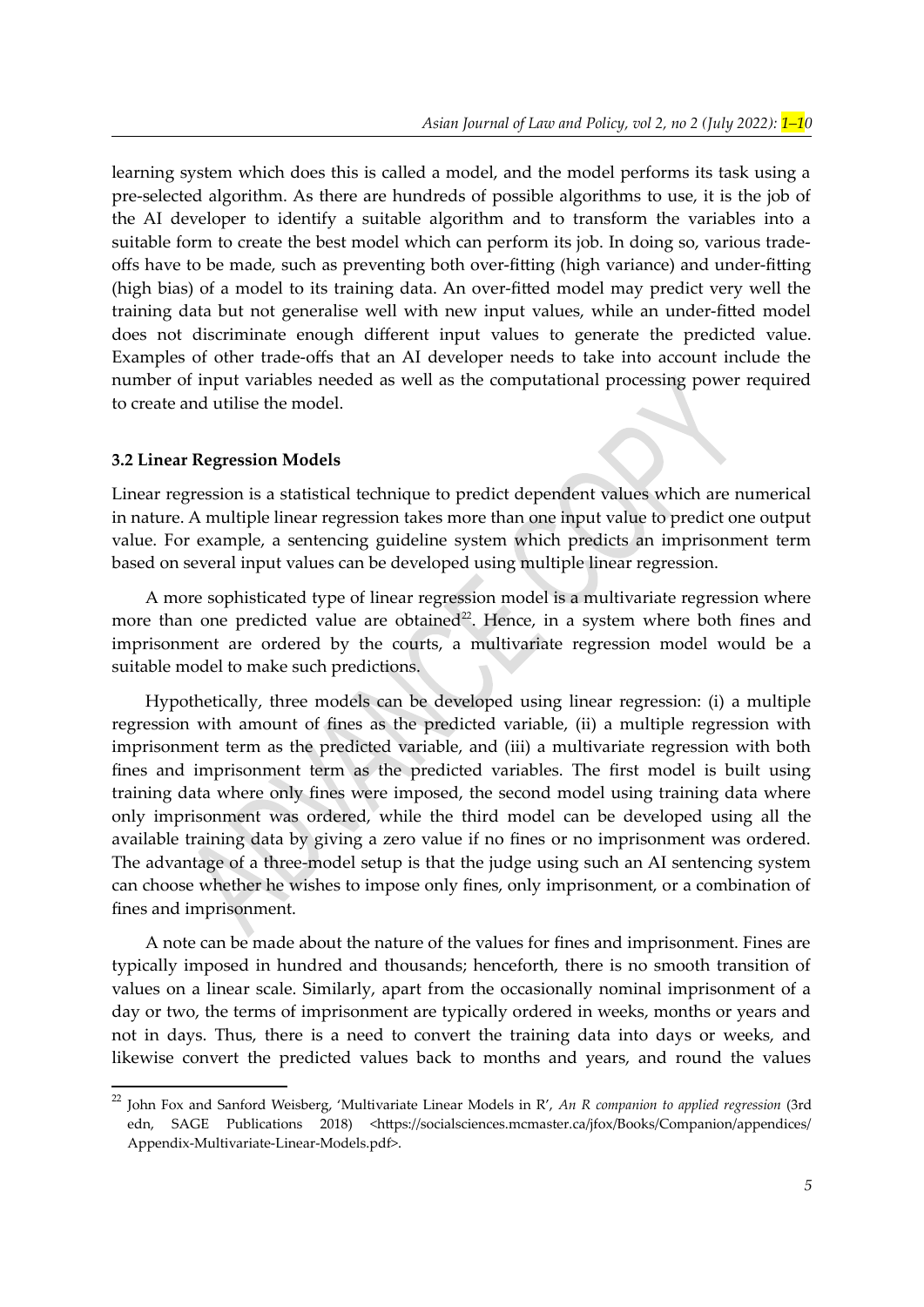accordingly. In the same way, the predicted fines may need to be rounded accordingly as typically ordered by the courts. From a statistical perspective, rounding of the predicted values is a form of distortion which makes the machine learning system less reliable.

#### **3.3 Classification**

A different question may be asked about how to develop a system to recommend whether the sentences should be fines only, imprisonment only or a mix of fines and imprisonment. This kind of machine learning function falls within what is known as classification. A typical example of classification is to identify whether a given email text is spam or not spam, or given a picture of a number, what number that picture shows.

To develop a sentencing classifier, the dependent variable in the training dataset will need to be in the form of a factor variable containing one of three possible choices: fines only (which can be represented as a '0'), imprisonment only (represented as a '1') and both fines and imprisonment (represented as a '2').

<span id="page-5-1"></span>Typical machine learning algorithms which can be used to build a classifier are logistic regression, support vector machine and decision tree.<sup>[23](#page-5-0)</sup> In practice, which algorithm performs better than the others depends on the nature of the input variables and the number of cases (rows).

<span id="page-5-2"></span>A multiclass classifier is a classification technique where the dependent variable can have a choice of values.<sup>[24](#page-5-3)</sup> Some machine learning algorithms can perform multiclass classification natively, while others such as logistic regression and support vector machines are only capable of handling dependent variables with two values, i.e. '0' and '1'. In such a situation, a strategy called one-versus-the-rest or one-versus-all is used by creating three separate binary classifiers: (i) fines only versus the rest, (ii) imprisonment only versus the reset, and (iii) fines and imprisonment versus the rest. In deployment, all three classification models are run using the same input data, and the model which gives the highest predicted value in a probability form is selected as the recommendation for sentences.

Finally, it is possible to combine the developed classification model with the regression models in a two-step process to create a seamless recommendation system on whether to impose a sentence of only a fine, only imprisonment or a combination of both, as well as to recommend the amount for each.

<span id="page-5-0"></span>[<sup>23</sup>](#page-5-1) Aurélien Géron, *Hands-on Machine Learning with Scikit-Learn, Keras & TensorFlow* (2nd edn, O'Reilly 2019) chs 3– 6.

<span id="page-5-3"></span> $24$  Géron (n [23\)](#page-5-0) 100.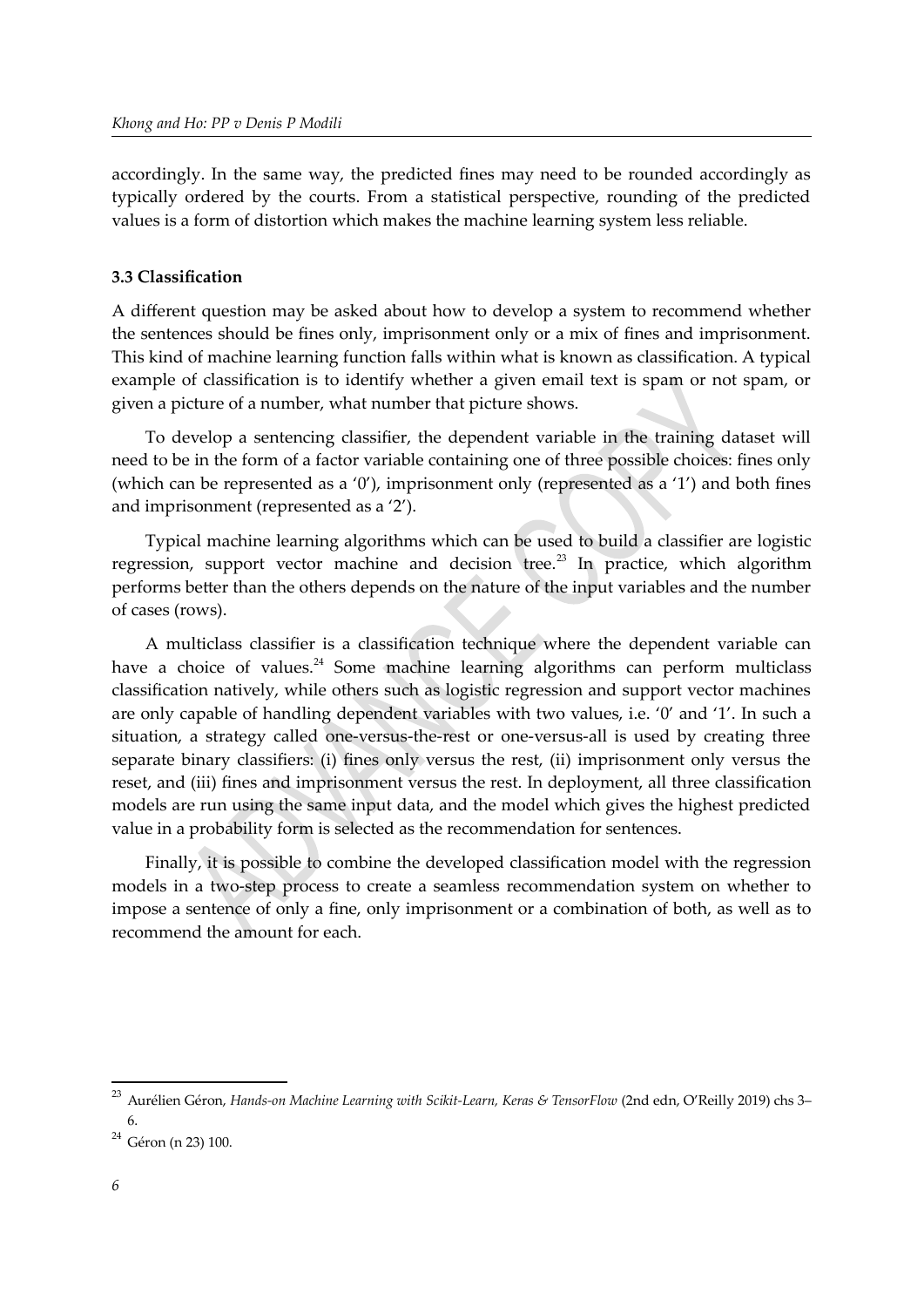#### **4. Discussion**

Based on the four observations from the *Denis P Modili* report above, two further points of discussion can be made: first, on the input variables that should be captured to develop the training data, and secondly, on what the 'recommended percentage' could be.

#### **4.1 Input Variables**

<span id="page-6-0"></span>Although it was mentioned that the 'parameters' that are being captured by the AI sentencing system are 'the weight of the drugs, the age and employment record of the accused',  $25$  there are possibly other input variables that can be captured to better reflect the dependent variables in the data. Note that in machine learning terminology, a 'parameter' is not the input data in the training data or the data entered by a user, but is the weight or coefficient used to multiple with an input variable. Parameters are what turn a generic algorithm into a specific model that can be deployed in operation.

Since different drugs have different dosages to be of any effect, it is not likely that all types of drugs will be treated in the same way in sentencing. Hence, one input variable will necessarily have to be included is the type of drugs. Such variables are known as factor variables or categorical variables. Another factor variable that can be captured in the training data is the gender of the accused.

<span id="page-6-2"></span>American Legal Realist, Jerome N. Frank, introduced the concepts of 'rule skepticism' and 'fact skepticism'.<sup>[26](#page-6-3)</sup> Rule skepticism focuses chiefly on the behaviour of appeal judges who primarily decide on questions of law, and concludes that judges' decisions may be influenced by factors outside of the language of the law. This is demonstratively clear in the case of justices of the United States Supreme Court where nominations are made by the sitting president of the United States and partly based on the likely political leaning of the nominees when deciding cases.<sup>[27](#page-6-5)</sup>

<span id="page-6-6"></span><span id="page-6-4"></span>Fact skepticists, as Jerome Franks associates himself with, argue that 'trial judges or juries, also human, may have prejudices—often unconscious, unknown even to themselves —for or against some of the witnesses, or the parties to the suit, or the lawyers<sup>'[28](#page-6-7)</sup> In conclusion, American Legal Realists believe that regardless of whether judges are deciding cases in a trial or on appeal, the idiosyncrasies and personalities of judges may play a role in their decision-making. Hence, in developing a training dataset of court decisions, it is necessary to capture the name of the magistrate or judge as a factor variable. Likely, the level of the court, namely, Magistrate's Court, Sessions Court, High Court, Court of Appeal and Federal Court, may also be useful as an input variable in the training data.

<span id="page-6-1"></span>[<sup>25</sup>](#page-6-0) *Denis P Modili* (n [2](#page-1-15)) para 11.

<span id="page-6-3"></span><sup>&</sup>lt;sup>[26](#page-6-2)</sup> Ierome Frank, 'Legal Thinking in Three Dimensions' (1949) 1 Syracuse Law Review 9 Review 9 <http://hdl.handle.net/20.500.13051/3550>.

<span id="page-6-5"></span><sup>&</sup>lt;sup>[27](#page-6-4)</sup> This, however, is not meant to suggest that the political leanings of magistrates and judges in Malaysia are as prominently apparent as in the United States.

<span id="page-6-7"></span> $^{28}$  $^{28}$  $^{28}$  Frank (n 26) 12.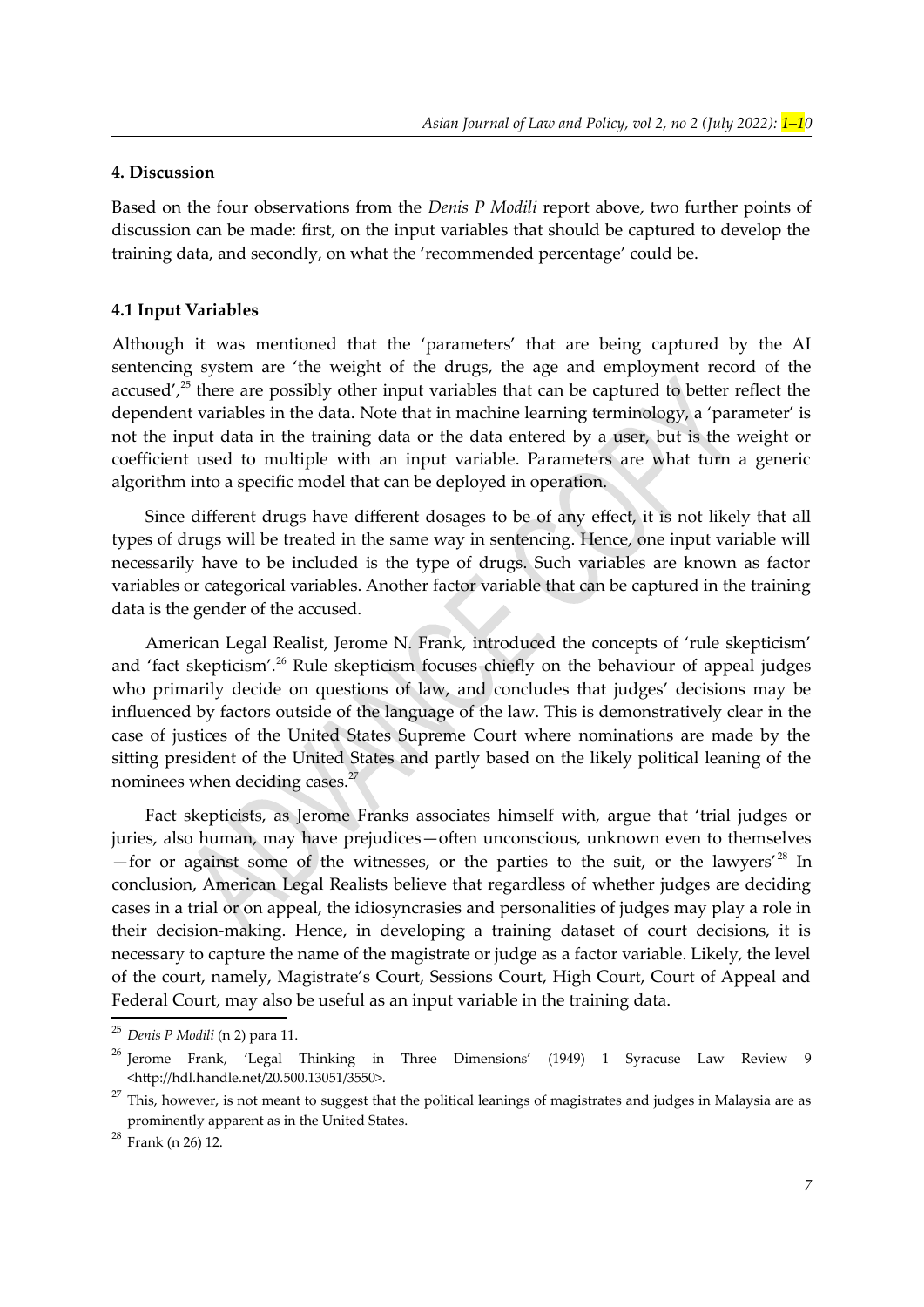Whether these factor variables turn up to be significant or otherwise can be decided using appropriate statistical tests. If they do not have a strong explanatory value to the criminal sentences, they may be dropped in the model at the model-tuning stage.

Another class of input variables that would be very useful to be included in the training dataset is mitigating and aggravating factors. Many of the actual sentences given by magistrates would have taken into account mitigating and aggravating factors, although it is not clear in the courts' reports whether these factors are written up and accepted. Since there is no way of separating a sentence without mitigating and aggravating factors, it is inevitable that the model must include possible mitigating and aggravating factors so that the model correctly takes into account the influence of these factors in the final sentences. For example, one important aggravating factor to include in such a model is recidivism, either captured as a binary 'yes' or 'no' data or by the number of previous convictions for the same type of crime or the number of previous convictions under the Dangerous Drugs Act 1952.

Algorithmic or ethical bias is a situation where a model in deployment reproduces undesirable or illegal biases found in the training data, e.g. race of the accused, whereas in an ideal world, the court should be colour-blind and that the race of the accused is irrelevant to the sentence. From a statistical point of view, it is possible to detect the presence of ethical bias by including the bias as an input variable while training the machine learning model.

<span id="page-7-0"></span>To have a fairer and potentially less biased AI sentencing system, one approach to debiasing such a model is to drop or mask the ethical bias input variable at the stage of deployment.<sup>[29](#page-7-1)</sup> This approach relies on the idea that the parameters for the biased input variables will be able to absorb the bias caused by those variables, and excluding them in the deployed model will lead to a less biased prediction. For example, since a fair sentence should not be determined by the identity of the magistrate or judge and the level of the court, the input variables representing these should only be included in the model at the training stage, but excluded from the model when deployed.

<span id="page-7-2"></span>It was reported that certain potentially biased variables, such as the race of the accused, were 'remove[d] … from the algorithm as it was not a significant factor in the sentencing process'.<sup>[30](#page-7-3)</sup> However, the Khazanah Research Institute's report made no mention of whether these bias variables were dropped after their parameters were estimated, or before the model was developed. The risk of not including 'race' in the model at the training stage is that should 'race' be a significant but latent factor in the actual sentencing of prior cases, then a proxy variable may emerge which captures the parameter of this excluded 'race' variable. For example, if education level is weakly correlated to race, then if race is excluded as a variable in the training data, the influence of race in the sentences will be reflected indirectly in education level.

<span id="page-7-1"></span><sup>&</sup>lt;sup>[29](#page-7-0)</sup> Soheil Ghili, Ehsan Kazemi and Amin Karbasi, 'Eliminating Latent Discrimination: Train Then Mask', *Proceedings of the AAAI Conference on Artificial Intelligence* (2019) <https://doi.org/10.1609/aaai.v33i01.33013672>.

<span id="page-7-3"></span> $30$  Lim and Gong (n [3](#page-1-5)).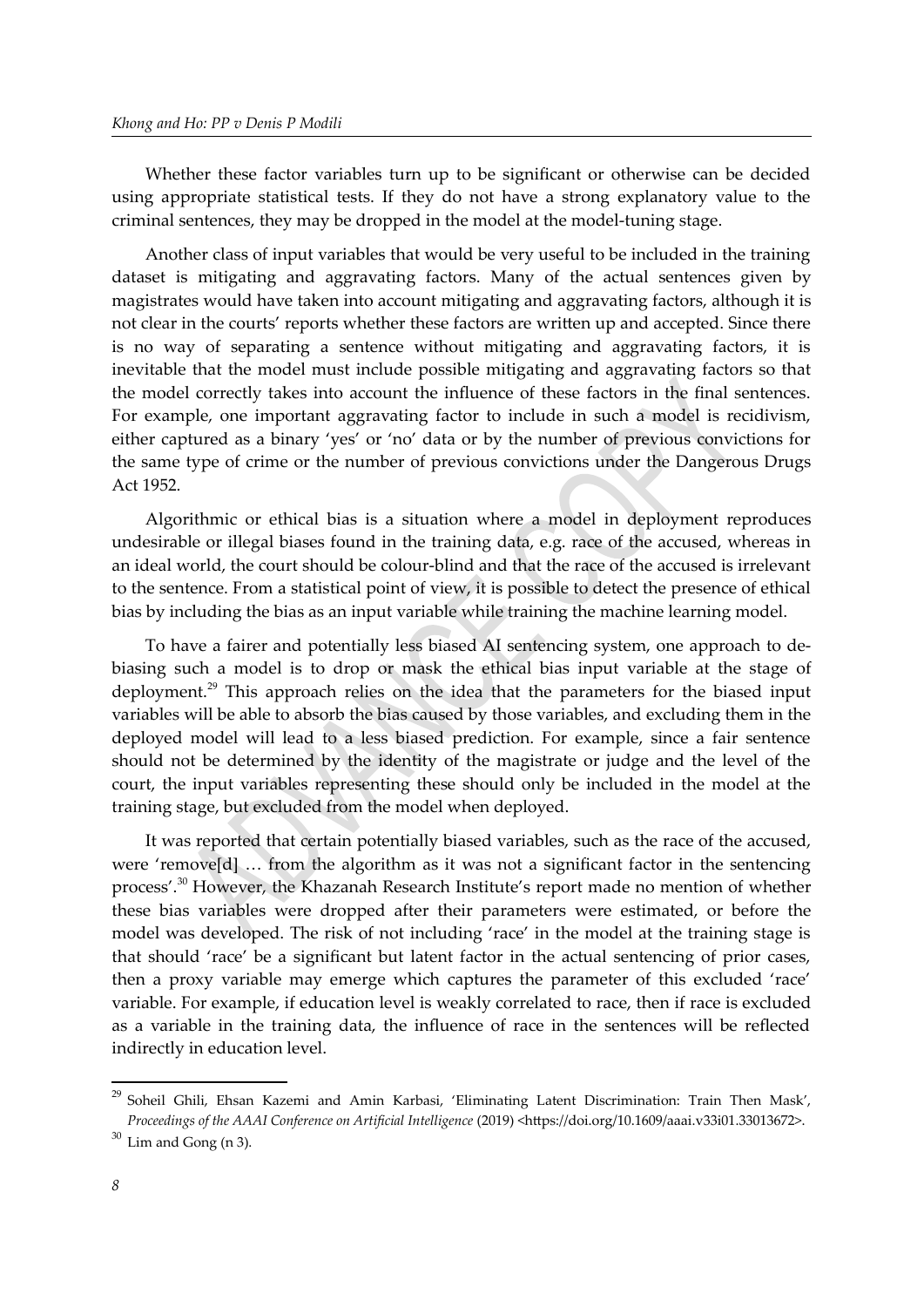<span id="page-8-0"></span>It is also unfortunate that mitigating factors seem not to have been included in the training data.<sup>[31](#page-8-1)</sup> The fact that the deployed AI sentencing system does not allow magistrates and judges to input mitigating factors causes it to be less useful than otherwise. It was thus reported that as of 29 May 2020, judges have departed from the recommended sentences in 67% of the cases, one of which is the case of *PP v Denis P Modili*.

#### **4.2 Recommended Percentage**

In the case report, it was mentioned that '[t]he recommended percentage derived from the AI is imprisonment of ten months which is based on a higher estimated probability of 54.31%'. However, not much information can be derived from this passage as to what exactly this 'recommended percentage' represents from a statistical point of view.

In logistic regression, for every set of input values, there will be a predicted value, which is expressed as a probability that the outcome is true. Thus, when the predicted probability from a logistic regression predicting imprisonment (dependent variable = 1) or no imprisonment (dependent variable = 0) shows 0.8, that means that there is 80% likelihood that the correct outcome is imprisonment and 20% likelihood that the correct outcome is no imprisonment. In practice, since the social cost of wrongly imprisoning an accused is not symmetrical to the social cost of wrongly not imprisoning a guilty accused, we can set a higher threshold than 50% before sentencing an accused to imprisonment.

<span id="page-8-2"></span> Linear regression, on the other hand, expresses its predicted values in numerical form. In linear regression, a prediction interval is 'an interval which uses the results of past sample to contain the results of a future sample from the same population with a specified probability'.<sup>[32](#page-8-3)</sup> A 95% prediction interval from a sample denotes that 95% of all future observations of the dependent variable will likely fall within this interval, given the same conditions in the input variables. These prediction intervals are given in the form of a pair of values representing the lower bound and upper bound of the prediction interval. On the other hand, it is not possible to give a probability statistic to the predicted value.

With this statistical background, it is difficult to understand what the reported 'recommended percentage' really refers to. One possibility is that the 'recommended percentage' is the predicted probability of logistic regression. If this were correct, then the predicted probability only tells us how likely the correct sentence will be, but tells us nothing about the accuracy of the recommended fines or terms of imprisonment.

#### **5. Conclusion**

The Magistrate's Court judgment in *PP v Denis P Modili* is laudable for clarifying certain aspects of the Artificial Intelligence in Court Sentencing (AiCOS) system used in Sabah and

<span id="page-8-1"></span> $31$  Lim and Gong (n [3](#page-1-5)).

<span id="page-8-3"></span> $32$  JK Patel, 'Prediction Intervals: A Review' (1989) 18 Communications in Statistics—Theory and Methods 2393 <https://doi.org/10.1080/03610928908830043>.